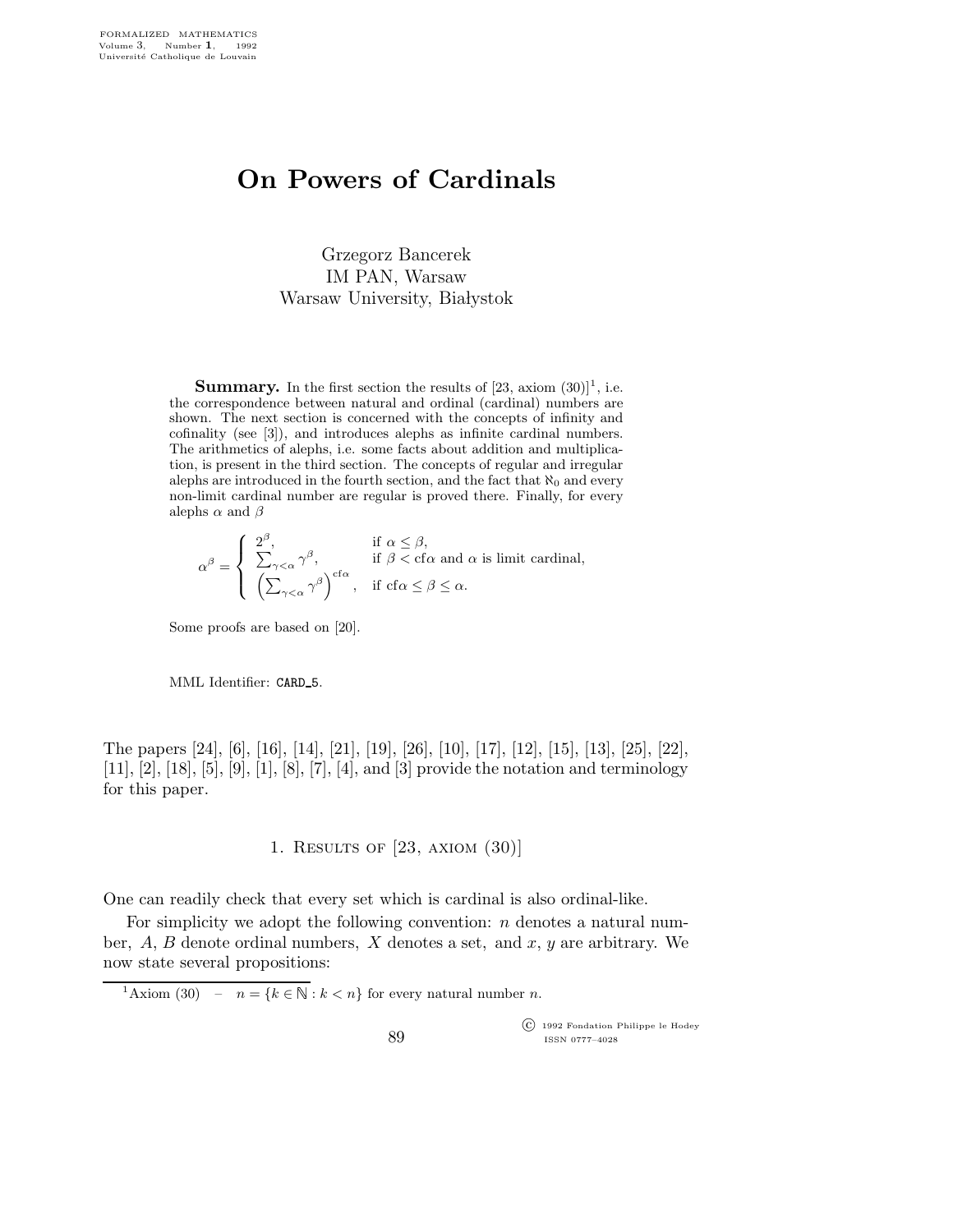- (1)  $0 = \emptyset$  and  $1 = \{0\}$  and  $2 = \{0, 1\}.$
- (2)  $\sec n = n + 1$ .
- (3) For every *n* holds ord $(n) = n$  and  $\overline{n} = n$ .
- (4)  $0 = 0$  and  $1 = 1$ .
- (5)  $\overline{\mathbf{0}} = 0$  and  $\overline{\mathbf{1}} = 1$  and  $\overline{\mathbf{2}} = 2$ .
- (6) If X is finite, then card  $X = \overline{\overline{X}}$ .
- (7)  $\mathbb{N} = \omega$  and  $\mathbb{N} = \aleph_0$ .
- (8)  $\text{Seg } n = (n+1) \setminus \{0\}.$

## 2. Infinity, alephs and cofinality

We adopt the following rules:  $f$  is a function,  $K, M, N$  are cardinal numbers, and  $p_1$ ,  $p_2$  are sequences of ordinal numbers. The following propositions are true:

- $(9)$  $^{+} = X^{+}.$
- $(10)$  $\bigcup f$  if and only if there exists x such that  $x \in \text{dom } f$  and  $y \in f(x)$ .
- $(11)$   $\aleph_A$  is not finite.
- (12) If M is not finite, then there exists A such that  $M = \aleph_A$ .
- (13) There exists n such that  $M = \overline{n}$  or there exists A such that  $M = \aleph_A$ . Let us consider  $p_1$ . Then  $\bigcup p_1$  is an ordinal number.

Next we state a number of propositions:

- (14) If  $X \subseteq A$ , then there exists  $p_1$  such that  $p_1 =$  the canonical isomorphism between  $\frac{C}{\subseteq_X}$  and  $\frac{C}{X}$  and  $p_1$  is increasing and dom  $p_1 = \frac{\overline{C}}{X}$  and  $\text{rng } p_1 =$ X.
- (15) If  $X \subseteq A$ , then sup X is cofinal with  $\overline{\overline{\zeta_X}}$ .
- (16) If  $X \subseteq A$ , then  $\overline{\overline{X}} = \overline{\overline{\subseteq_X}}$ .
- (17) There exists B such that  $B \subseteq \overline{A}$  and A is cofinal with B.
- (18) There exists M such that  $M < \overline{A}$  and A is cofinal with M and for every B such that A is cofinal with B holds  $M \subseteq B$ .
- (19) If  $\text{rng } p_1 = \text{rng } p_2$  and  $p_1$  is increasing and  $p_2$  is increasing, then  $p_1 = p_2$ .
- (20) If  $p_1$  is increasing, then  $p_1$  is one-to-one.
- $(p_1 \cap p_2) \restriction \text{dom } p_1 = p_1.$
- (22) If  $X \neq \emptyset$ , then  $\overline{\overline{Y : \overline{Y} < M\}} \leq M \cdot \overline{X}^M$ , where Y ranges over elements of  $2^X$ .
- (23)  $M < \overline{2}^M$ .

We now define four new constructions. A set is infinite if:

(Def.1) it is not finite.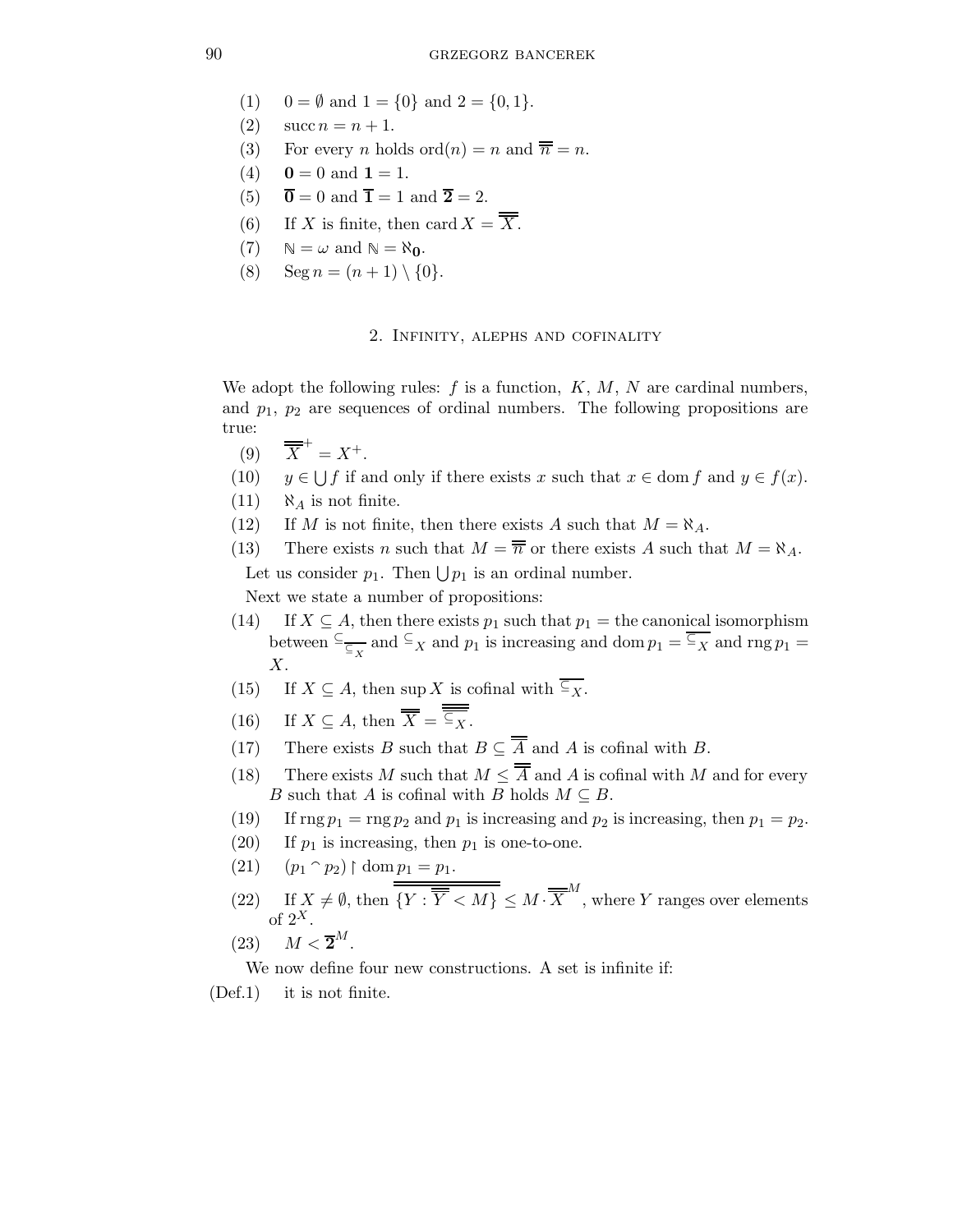Let us observe that there exists a set which is infinite. One can readily check that there exists a cardinal number which is infinite. One can readily check that every set which is infinite is also non-empty.

An aleph is an infinite cardinal number.

Let us consider  $M$ . The functor of  $M$  yielding a cardinal number is defined by:

(Def.2) M is cofinal with cf M and for every N such that M is cofinal with N holds cf  $M \leq N$ .

Let us consider N. The functor  $(\alpha \mapsto \alpha^N)_{\alpha \in M}$  yielding a function yielding cardinal numbers is defined as follows:

(Def.3) for every x holds  $x \in \text{dom}((\alpha \mapsto \alpha^N)_{\alpha \in M})$  if and only if  $x \in M$  and x is a cardinal number and for every K such that  $K \in M$  holds  $(\alpha \mapsto$  $\alpha^N)_{\alpha \in M}(K) = K^N.$ 

Let us consider A. Then  $\aleph_A$  is an aleph.

#### 3. Arithmetics of alephs

In the sequel  $a, b$  will be alephs. The following propositions are true:

- (24) There exists A such that  $a = \aleph_A$ .
- (25)  $a \neq \overline{0}$  and  $a \neq \overline{1}$  and  $a \neq \overline{2}$  and  $a \neq \overline{n}$  and  $\overline{n} < a$  and  $\aleph_0 \leq a$ .
- (26) If  $a \leq M$  or  $a < M$ , then M is an aleph.
- (27) If  $a \leq M$  or  $a < M$ , then  $a + M = M$  and  $M + a = M$  and  $a \cdot M = M$ and  $M \cdot a = M$ .
- (28)  $a + a = a$  and  $a \cdot a = a$ .
- (29) If  $M \le a$  or  $M < a$ , then  $a + M = a$  and  $M + a = a$ .
- (30) If  $\overline{0}$  < M but  $M \le a$  or  $M < a$ , then  $a \cdot M = a$  and  $M \cdot a = a$ .
- (31)  $M \leq M^a$ .
- $(32)$  $\bigcup a = a$ .

Let us consider a, M. Then  $a + M$  is an aleph. Let us consider M, a. Then  $M + a$  is an aleph. Let us consider a, b. Then  $a + b$  is an aleph. Then  $a \cdot b$  is an aleph. Then  $a^b$  is an aleph.

#### 4. Regular alephs

We now define two new attributes. An aleph is regular if:

 $(Def.4)$  cf it = it.

An aleph is irregular if:

 $(Def.5)$  cf it  $\lt$  it.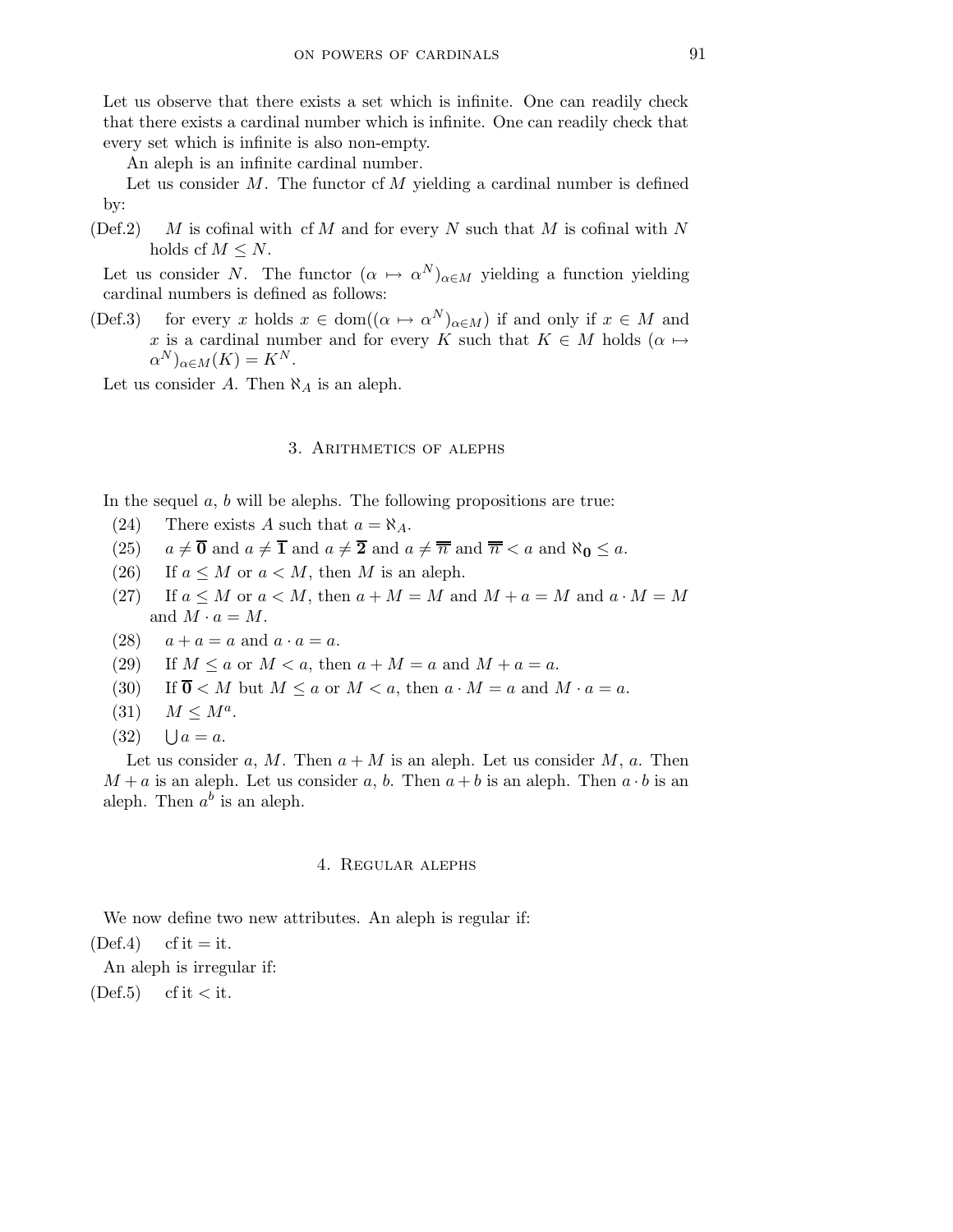Let us consider a. Then  $a^+$  is an aleph. We see that the element of a is an ordinal number.

One can prove the following propositions:

- (33) cf  $M \leq M$ .
- $(34)$  cf( $\aleph_0$ ) =  $\aleph_0$ .
- $(35)$  $^{+}) = a^{+}.$
- (36)  $\aleph_0 \leq cf a$ .
- (37) cf  $\overline{\mathbf{0}} = \overline{\mathbf{0}}$  and cf  $\overline{n+1} = \overline{\mathbf{1}}$ .
- (38) If  $X \subseteq M$  and  $X <$  cf M, then sup  $X \in M$  and  $\bigcup X \in M$ .
- (39) If dom  $p_1 = M$  and  $\text{rng } p_1 \subseteq N$  and  $M < \text{cf } N$ , then  $\text{sup } p_1 \in N$  and  $\bigcup p_1 \in N$ .

Let us consider  $a$ . Then cf  $a$  is an aleph.

One can prove the following propositions:

- (40) If cf  $a < a$ , then a is a limit cardinal number.
- (41) If cf  $a < a$ , then there exists a sequence  $x<sub>1</sub>$  of ordinal numbers such that dom  $x_1 = c f a$  and  $\text{rng } x_1 \subseteq a$  and  $x_1$  is increasing and  $a = \sup x_1$  and  $x_1$ is a function yielding cardinal numbers and  $\overline{\mathbf{0}} \notin \text{rng } x_1$ .
- (42)  $\aleph_0$  is regular and  $a^+$  is regular.

## 5. Infinite powers

In the sequel  $a, b$  will denote alephs. The following propositions are true:

- (43) If  $a \leq b$ , then  $a^b = \overline{2}^b$ .
- $(44)$  $^{+})^{b} = a^{b} \cdot (a^{+}).$
- (45)  $\sum ((\alpha \mapsto \alpha^b)_{\alpha \in a}) \leq a^b$ .
- (46) If a is a limit cardinal number and  $b <$  cf a, then  $a^b = \sum ((\alpha \mapsto \alpha^b)_{\alpha \in a})$ .
- (47) If cf  $a \leq b$  and  $b < a$ , then  $a^b = (\sum((\alpha \mapsto \alpha^b)_{\alpha \in a}))^{cf a}$ .

## **REFERENCES**

- [1] Grzegorz Bancerek. Cardinal arithmetics. Formalized Mathematics, 1(3):543–547, 1990.
- [2] Grzegorz Bancerek. Cardinal numbers. Formalized Mathematics, 1(2):377–382, 1990.
- [3] Grzegorz Bancerek. Consequences of the reflection theorem. Formalized Mathematics, 1(5):989–993, 1990.
- [4] Grzegorz Bancerek. Countable sets and Hessenberg's theorem. Formalized Mathematics,  $2(1):65-69, 1991.$ <br>[5] Grzegorz Bancerek.
- Curried and uncurried functions. Formalized Mathematics, 1(3):537–541, 1990.
- [6] Grzegorz Bancerek. The fundamental properties of natural numbers. Formalized Mathematics,  $1(1):41-46$ , 1990.
- [7] Grzegorz Bancerek. Increasing and continuous ordinal sequences. Formalized Mathe $matics, 1(4):711–714, 1990.$
- [8] Grzegorz Bancerek. König's theorem. Formalized Mathematics, 1(3):589–593, 1990.